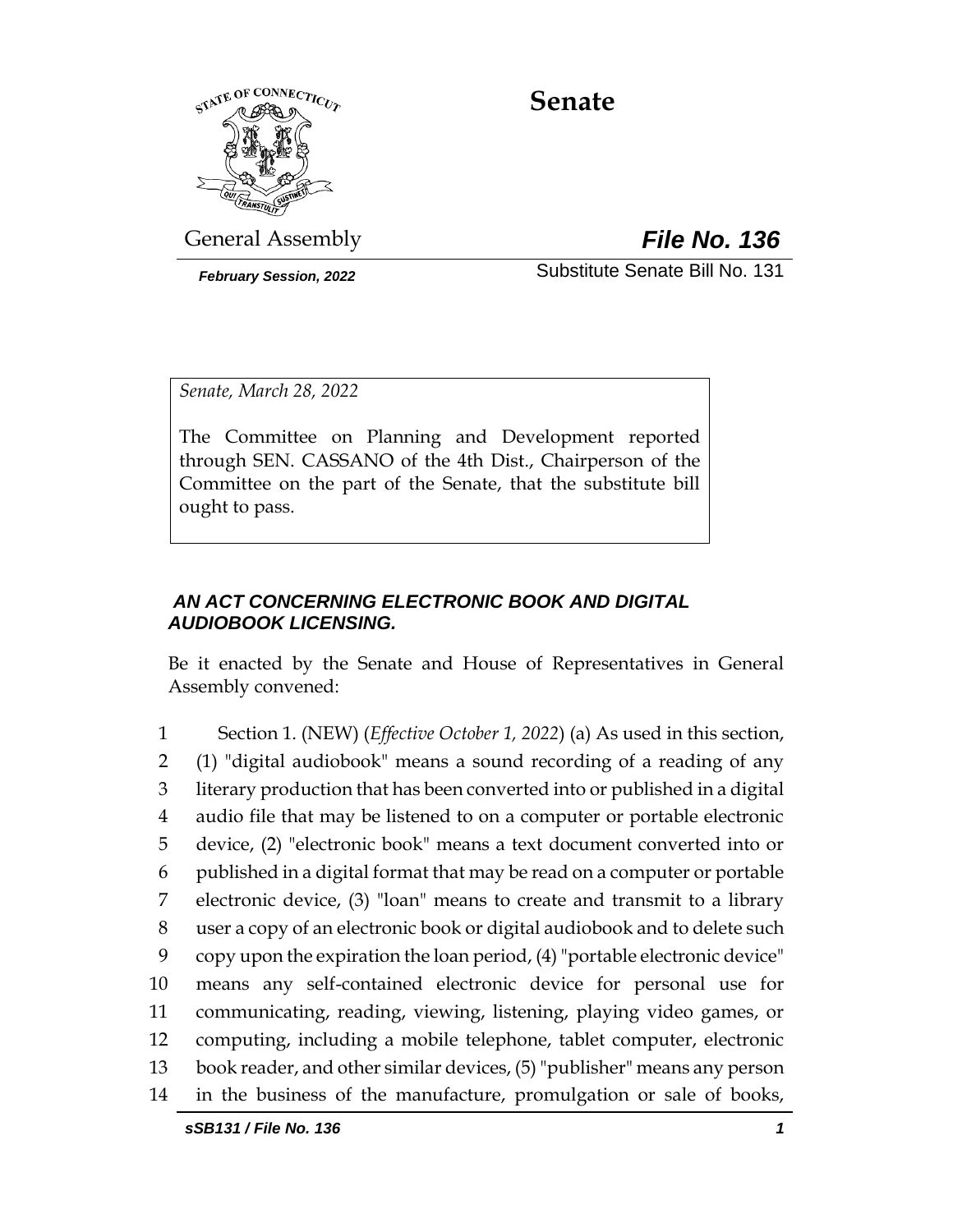journals or other literary productions, including those in digital form, consisting of text, imagery or both, and digital audiobooks, and (6) "reasonable terms" means purchase or licensing specifications that consider a publisher's business model as well as a library's need for the efficient use of funds in providing library services.

 (b) Any publisher who offers any contract or product license for the acquisition or use of any electronic book or digital audiobook to the public shall, upon the request of any library in this state, offer such contract or product license to the requesting library on reasonable terms that would permit the requesting library to provide its library users with access to such electronic book or digital audiobook.

 (c) Any contract or license agreement between any publisher and any library entered into pursuant to subsection (b) of this section may require (1) a limitation on the number of users a library may allow simultaneous access to an electronic book or digital audiobook, or (2) a library's use of technological protection measures that prevent a user from (A) maintaining access to an electronic book or digital audiobook beyond the access period specified in the license, and (B) providing other users with access to an electronic book or digital audiobook.

 (d) No contract or license agreement between any publisher and any library entered into pursuant to subsection (b) of this section shall (1) prohibit any library from loaning electronic books or digital audiobooks, (2) prohibit any library from loaning electronic books or digital audiobooks through any interlibrary loan system, (3) restrict the number of times any library may loan any electronic book or digital audiobook, (4) restrict any library's loan periods for electronic books or digital audiobooks, (5) limit the number of electronic book or digital audiobook licenses any library may purchase on the same date such electronic book or digital audiobook is made available for purchase by the public, (6) prohibit any library from making nonpublic preservation copies of any electronic book or digital audiobook, or (7) restrict any library from disclosing the terms of any license agreement to any other library in the state.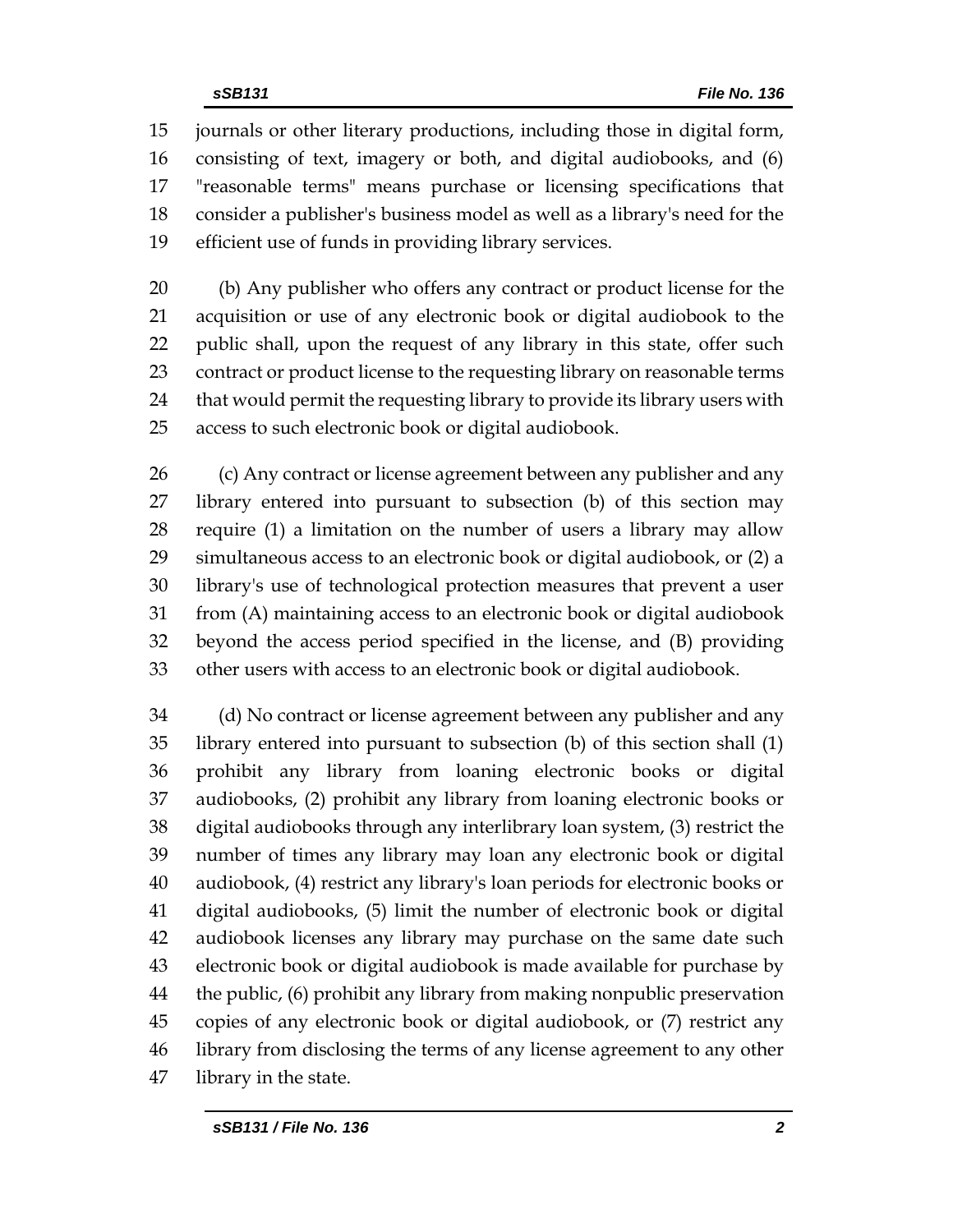- 48 (e) Any publisher that violates the provisions of this section shall
- 49 have committed an unfair trade practice under subsection (a) of section
- 50 42-110b of the general statutes.

This act shall take effect as follows and shall amend the following sections: Section 1 *October 1, 2022* New section

## *Statement of Legislative Commissioners:*

In Subsec. (d)(5), "digital audiobook" was added after "electronic book" for accuracy.

*PD Joint Favorable Subst.*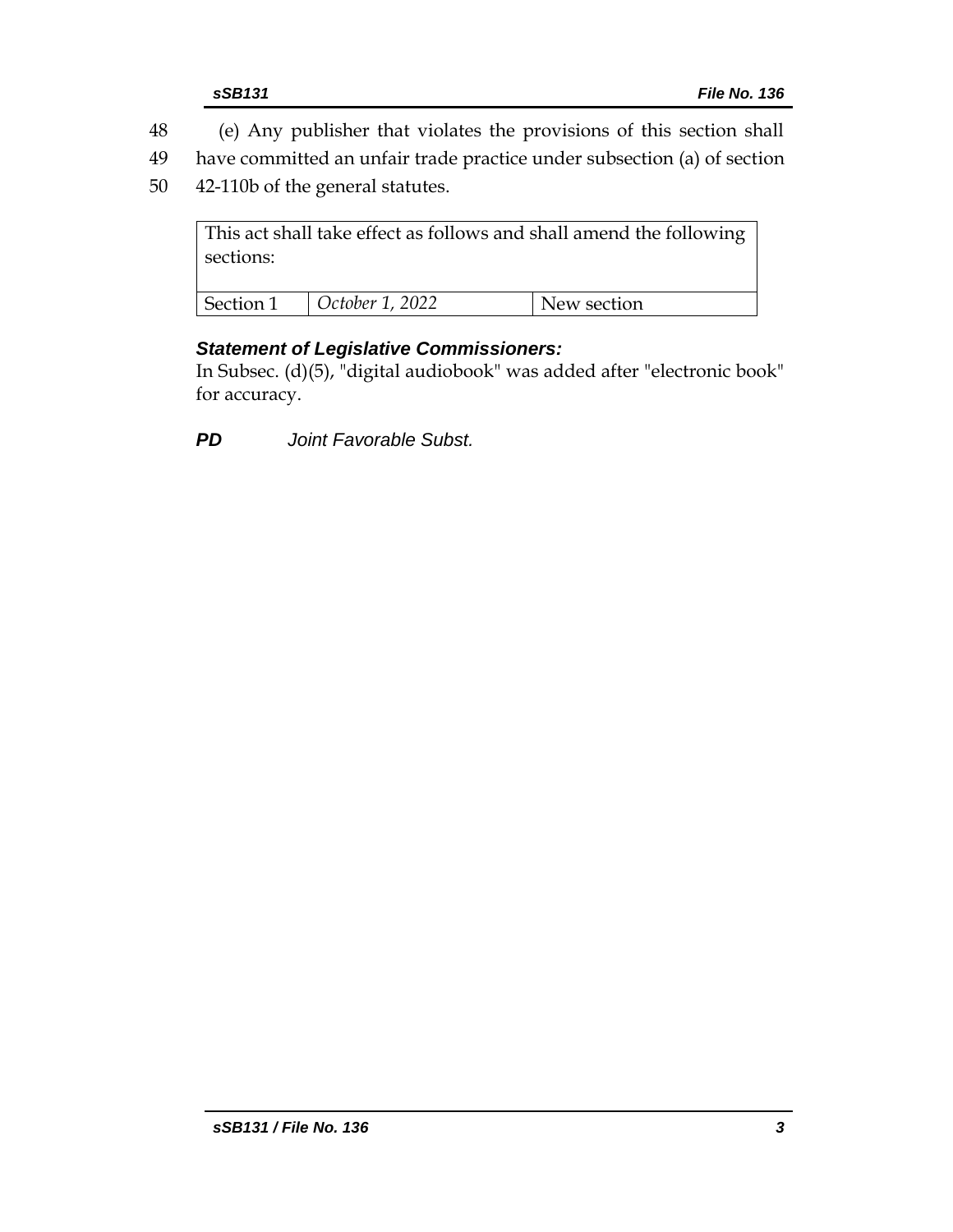*The following Fiscal Impact Statement and Bill Analysis are prepared for the benefit of the members of the General Assembly, solely for purposes of information, summarization and explanation and do not represent the intent of the General Assembly or either chamber thereof for any purpose. In general,*  fiscal impacts are based upon a variety of informational sources, including the analyst's professional *knowledge. Whenever applicable, agency data is consulted as part of the analysis, however final products do not necessarily reflect an assessment from any specific department.*

#### *OFA Fiscal Note*

#### *State Impact:*

| <b>Agency Affected</b>              | <b>Fund-Effect</b>       | FY 23 \$  | FY 24 \$  |
|-------------------------------------|--------------------------|-----------|-----------|
| Consumer Protection, Dept.          | GF - Cost                | 133,631   | 133,631   |
| State Comptroller - Fringe          | GF - Cost                | 54.161    | 54,161    |
| Benefits <sup>1</sup>               |                          |           |           |
| Library, CT State;                  | GF - Potential           | See Below | See Below |
|                                     | Savings                  |           |           |
| <b>Higher Education Constituent</b> | Various -                | See Below | See Below |
| Units                               | <b>Potential Savings</b> |           |           |

Note: GF=General Fund; Various=Various

#### *Municipal Impact:*

| <b>Municipalities</b>  | Effect    | FY 23 \$  | FY 24 \$  |
|------------------------|-----------|-----------|-----------|
| Various Municipalities | Potential | See Below | See Below |
|                        | Savings   |           |           |

#### *Explanation*

The bill, which establishes parameters for electronic book (e-book) library contracts and enforcement of those parameters, is anticipated to result in an annual cost to the state due to the enforcement provisions and a potential savings to public entities that operate libraries.

The bill makes it an unfair or deceptive trade practice for a publisher to offer unreasonable terms for e-book licenses, resulting in a cost to the Department of Consumer Protection (DCP) and the Office of the State Comptroller of \$187,792 in FY 23 and 24 (cost includes salary and fringe

<sup>&</sup>lt;sup>1</sup>The fringe benefit costs for most state employees are budgeted centrally in accounts administered by the Comptroller. The estimated active employee fringe benefit cost associated with most personnel changes is 40.53% of payroll in FY 23.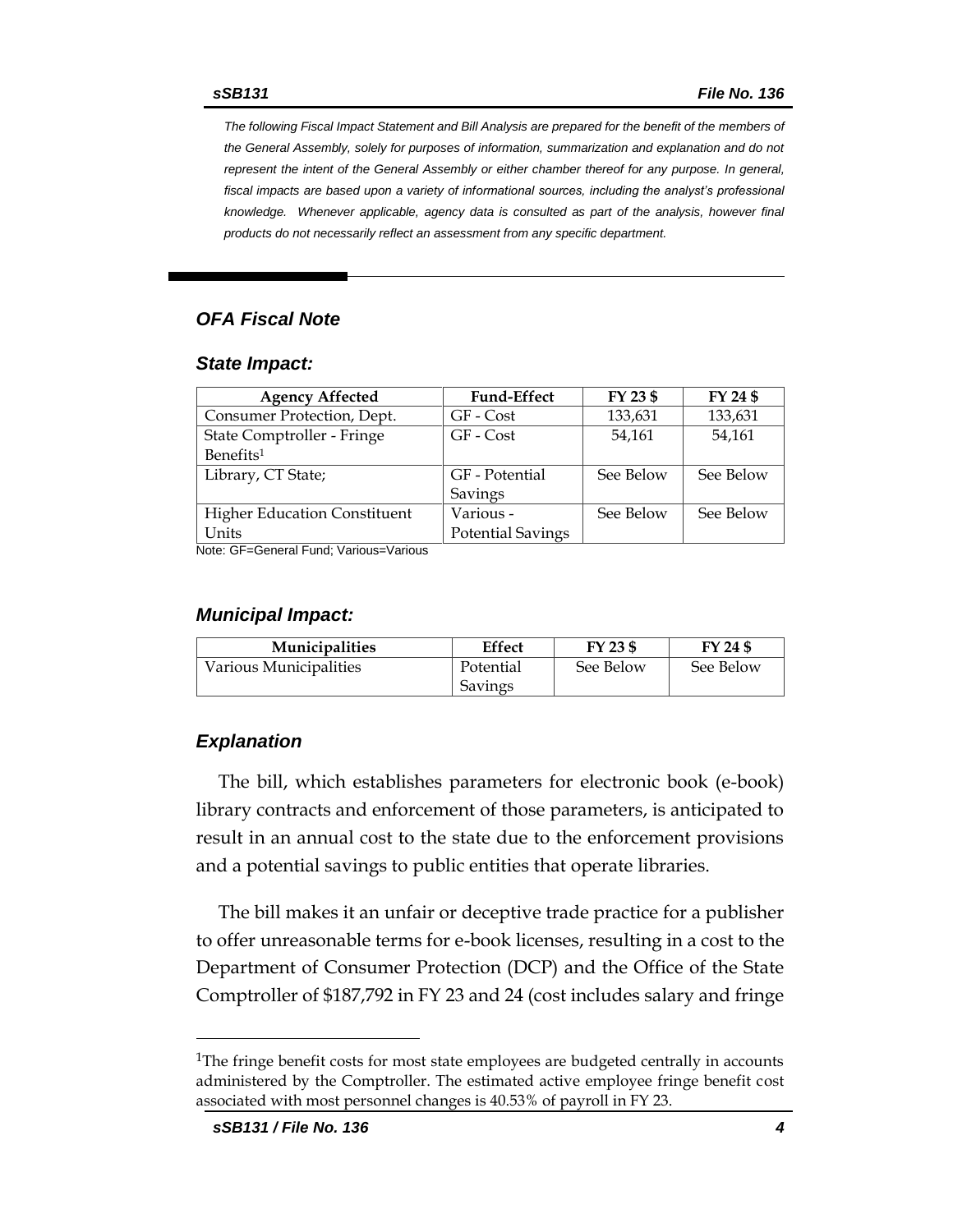benefits). The bill's provisions are anticipated to generate numerous new complaints and violations resulting in DCP needing to hire one special investigator and one paralegal. These positions will manage and review the complaints, investigate the cases, determine what purchasing or licensing specifications are unreasonable, conduct settlement negotiation and case preparation.

To the extent the bill produces e-book lending terms that are more favorable to libraries, the bill may result in a savings to public entities statewide that provide e-books, including the Connecticut State Library (CSL), the constituent units, various other state agencies, municipalities, and local and regional boards of education. The extent of annualized savings would depend upon actual contract terms.

Currently, there are various e-book licensing models implemented across state agencies and municipalities. The CSL spends approximately \$125,000 annually on e-book content and municipalities aggregately spend approximately \$150,000 per year on e-book content.

The higher education constituent units collectively have over 30 contracts involving e-books. Some of the contracts include terms that the bill prohibits, such as restrictions on interlibrary loaning. The bill's removal of those terms potentially results in savings associated with less costly e-book acquisition, as well as expanded interlibrary loan access. The extent of the potential savings depends on contract terms, the cost differential between e-books and traditional books, and the extent to which interlibrary loan access reduces a library's need to independently purchase content.

#### *The Out Years*

The annualized ongoing fiscal impact identified above would continue into the future subject to inflation and contract terms.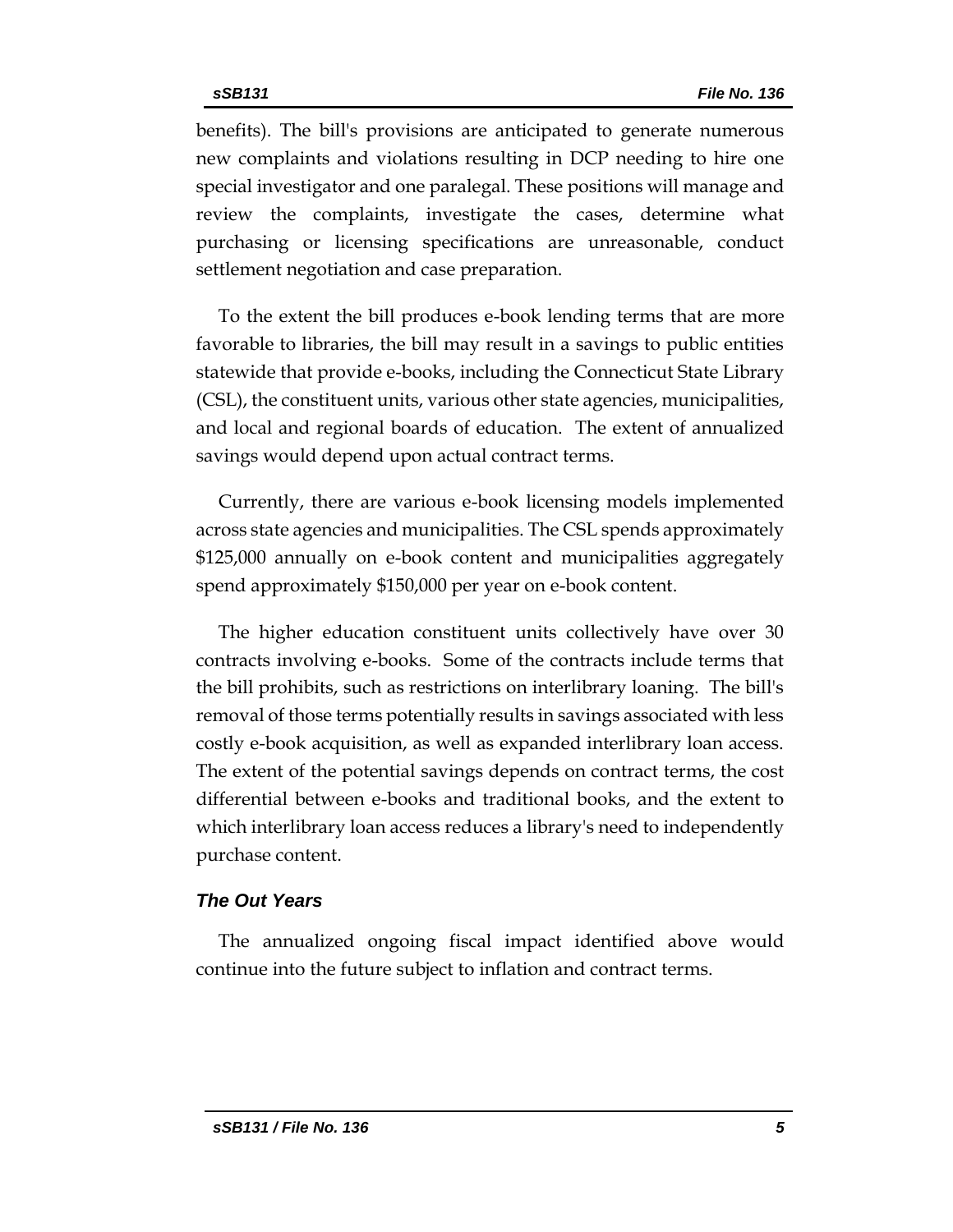## **OLR Bill Analysis sSB 131**

## *AN ACT CONCERNING ELECTRONIC BOOK AND DIGITAL AUDIOBOOK LICENSING.*

## **SUMMARY**

This bill requires publishers who offer electronic books (ebooks) or digital audiobooks to the public to give any Connecticut library, if requested, a license agreement or contract on reasonable terms. Under the bill, "reasonable terms" are those that allow the library to give its users access to the ebook or digital audio book and consider the publisher's business model and the library's efficient use of its funds.

The bill outlines prohibited and allowed provisions in the agreements or contracts, particularly with respect to lending terms. (While the federal Copyright Act's "first sale" rule allows libraries to lend copyrighted material that they own, like books, to their users freely, there is no such rule for licensed formats like ebooks (see BACKGROUND).)

A violation of the bill's reasonable terms requirement is violation of the Connecticut Unfair Trade Practices Act (CUTPA) (see BACKGROUND).

Under the bill, an "ebook" is a text document converted into, or published in, a digital format that can be read on a computer or portable electronic device (e.g., cell phone or electronic book reader). A "digital audiobook" is a sound recording of a reading of a literary production, converted into, or published in, a digital audio file that can be listened to on a computer or portable electronic device. "Publishers" are people in the business of manufacturing, promulgating, or selling books, journals, or other literary productions (including digital formats and digital audiobooks) with text, pictures, or both.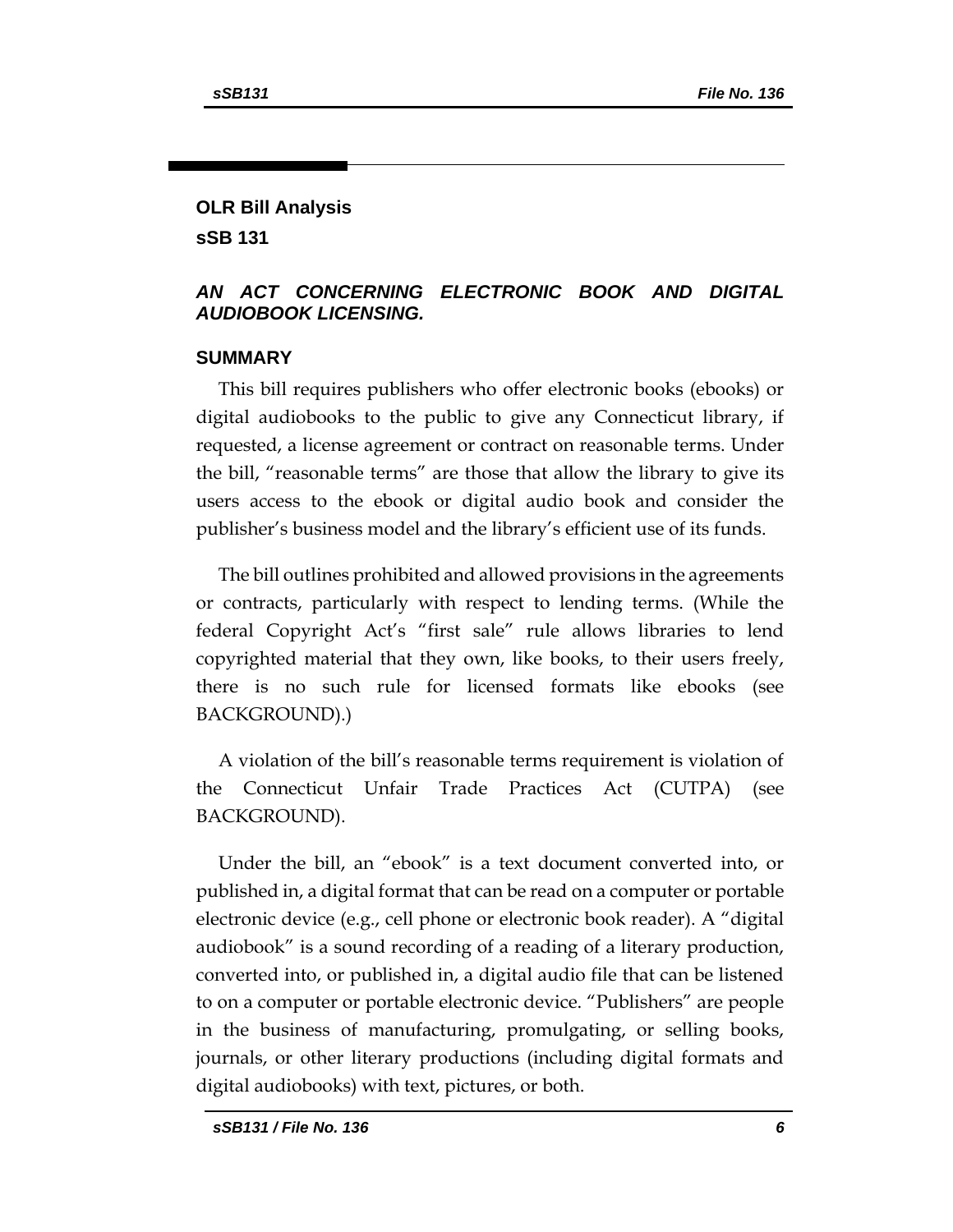EFFECTIVE DATE: October 1, 2022

## **PERMITTED TERMS**

Under the bill, a contract or license agreement between a publisher and requesting library may require that the library:

- 1. limit the number of users that may simultaneously access an ebook or digital audiobook or
- 2. use technological protection measures that prevent users from (A) accessing an ebook or digital audiobook after the access period ends, as specified in the license, and (B) giving other users access to an ebook or digital audiobook.

## **PROHIBITED TERMS**

Under the bill, no contract or license agreement between a publisher and requesting library may:

- 1. prohibit the library from loaning ebooks or digital audiobooks, including through any interlibrary loan system;
- 2. restrict the number of times the library can loan an ebook or digital audiobook or the loan period;
- 3. limit the number of ebook or digital audiobook licenses the library can buy on the date that the ebook or digital audiobook is made available for public purchase;
- 4. prohibit the library from making nonpublic preservation copies of an ebook or digital audiobook; or
- 5. restrict the library from disclosing to another library in the state the terms of a license agreement.

Under the bill, "loan" means to create and transmit to a library user a copy of an ebook or digital audiobook, which is deleted when the loan period expires.

## **BACKGROUND**